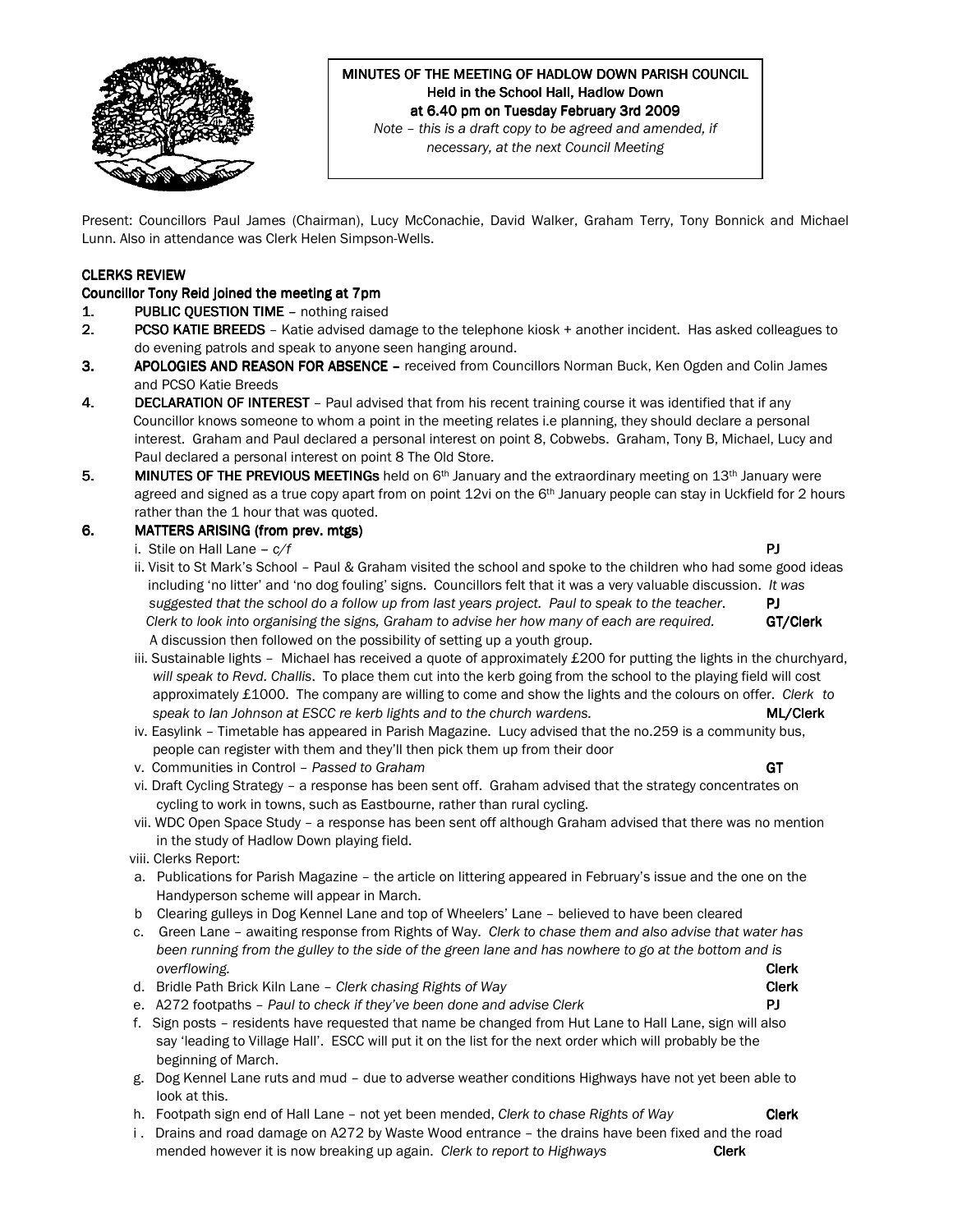- j. Hedge cutting top of School Lane Clerk chasing Highways to find out if this has been done. Clerk
- k. Flooding top of Tinkers Lane on A272 ESCC are aware of the problem may jet the drain to stop the build up of water. Clerk has advised them that this needs sorting urgently due to the risk of icing.
- l. Letters to SALC and ESCC Education Transport Department both been sent
- m. Printer Clerk looking into procurement auction for a printer to see if it is cheaper. Awaiting a response from WDC.
- n. Finger post costs Clerk written to Highways to ascertain if we still need to precept for this cost or if ESCC would pay the full cost
- o. Wilderness Lane reclaiming ditch and rebuilding verge some of the work has been done however they haven't done anything at Lodge Farm, Clerk to contact Highways. Clerk Clerk Clerk

### 7. PLANNING MEETINGS:

Planning applications were heard at the meeting on 13th January. Minutes are circulated to Councillors, and posted on the village notice boards and can be provided to anyone who may be interested via the Clerk.

## 8. APPLICATIONS:

WD/2009/0186/F - COBWEBS, WILDERNESS LANE, TN22 4HT - Alterations to house, driveway

 and new detached garage. The Parish Council feel that the alterations to planning application WD/2007/3650 are still suitable for the existing building in view of the application WD/2008/1886, Land North of Cobwebs. We therefore have no objections.

## WD/2009/0037/LB & WD2009/0036/F - LOUDWELL FARM, TINKERS LANE TN22 4ET -

Proposed extension to previously approved extension under WD/2008/1437/F & WD/2008/1433/LB including alterations to the listed building. The Parish Council feel that the alterations enhance the general look of the building and have no objections to the applications.

**GRANTED PLANNING PERMISSION: None received** 

REFUSED PLANNING PERMISSION: None received

## APPEAL DECISION: APPEAL DECISION:

THE OLD STORE, MAIN ROAD, TN22 4HJ - To be able to grant planning permission for the development of the land without complying with a condition subject to which a previous planning permission was granted – appeal dismissed.

The agent of Mr Lomax contacted Paul regarding the workshop at the New Inn and asked if the notices regarding the speed limit were up and when the bollards outside the New Inn were due to go in.

#### 9. REPORT FROM CLLR. TONY REID, EAST SUSSEX COUNTY COUNCIL:

Cllr. Reid advised that he has been working on the budget which is made up of the following 4 parts: a. Revenue Budget

- b. Capital Programme such as large school building programme, Hastings Link Road etc.
- c. One offs emphasis on local communities i.e. double village gangs, develop village transport schemes & activities for youngsters.
- d. Medium Term address recession issues, roads, at risk children etc.

Community Infrastructure Levy coming in. Meeting soon to approve ESCCs Climate Change Strategy.

## 10. REPORTS FROM COUNCILLORS (COUNCIL MATTERS AND OUTSIDE BODIES):

- i. Burial Ground, Youth Council (to be formed) Cllr. Tony Bonnick advised that the information on the risk assessment procedure for memorials was useful. Possibly do a survey in the Parish Magazine regarding a Youth Council, will try and draft one in time for the next meeting TB
- ii. Rights of Way, Highways and Footpaths Cllr. David Walker. Nothing to report.
- iii. Neighbourhood Watch, Emergency Planning, New Village Hall Working Party and Playing Field Committee Cllr. Graham Terry. Neighbourhood committee (Hadlow Down, Maresfield & Buxted) meet every 6 months. Priorities have changed, crime is now at the top of the list. Chief Constable would like to change the meetings so that they meet monthly. Tony B and Paul will also take turns at attending the meetings. NW – Sussex Police have appointed a new manager, pushing to make it more effective. EP – questionnaire has gone out with the Parish Magazine. PFC – have responded to the Parish Council's letter regarding the risk assessment. The post holding the gate up is rotten, decision has been made to keep it open. Clerk to write to PFC to advise that they would like the post renewed and the gate shut, not necessarily locked, request they obtain quote and if it is satisfactory Parish Council will pay for it. Clerk and the control of the clerk clerk

Michael has undertaken a risk assessment at the playing field. He feels that the ditch is a serious problem and recommended that a 6" land drain be put in and then covered in. Due to the urgency of this needing to be resolved, Paul to organise **PJ** and the property of the part of the part of the part of the part of the part of the part of the part of the part of the part of the part of the part of the part of the part of the part of th

On Sat. 7th Feb. AGMs for Village Hall Committees, PFC & Village Fayre, all welcome

- iv. Village Hall Management Committee Wealden Association of Local Councils and Safer Wealden Partnership Cllr. Colin James. No report from Colin in his absence.
- v. Community Strategies, Sustainable Development and Environment Matters Cllr. Michael Lunn. CS Putting together a programme. Hoping to start in April and within 6 months have had 6-7 meetings. Preparing an article to go in the Parish Magazine. Museum of the Second Museum of the Museum of the Museum of the Museum of the Museum of the Museum of the Museum of the Museum of the Museum of the Museum of the Museum of the Museum of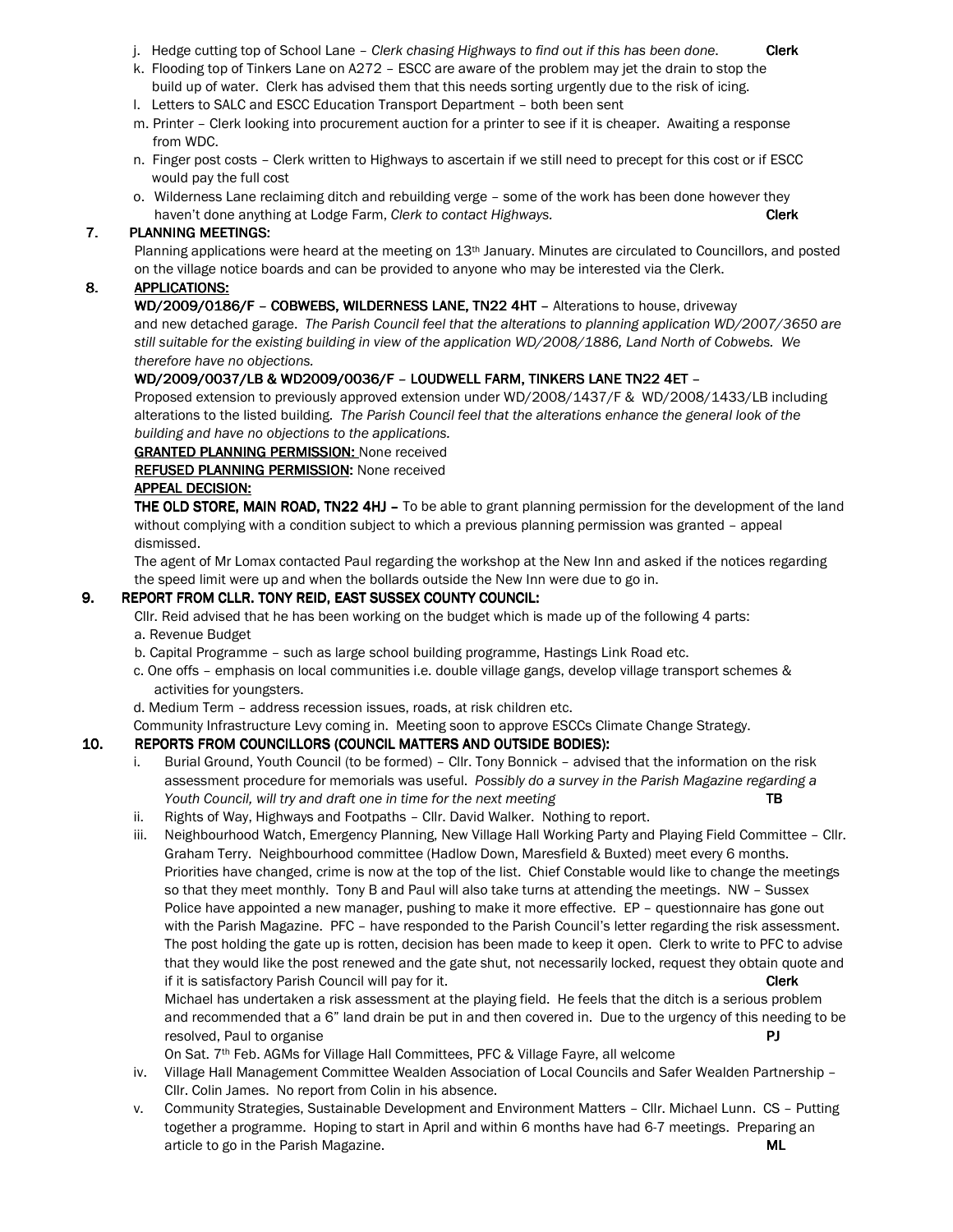- vi. Easylink Cllr. Lucy McConachie response has been sent regarding renewal of tenders. Information regarding volunteer driving schemes passed to Lucy. Tony R advised her to contact Councillor Derek Barlowe regarding this. **LM**
- vii. Tree Warden Jo Dummer (former Councillor) nothing to report from Jo. There are some dead trees on Five Chimneys Lane which are covered in ivy and could fall. Clerk to contact Gary Saunders. Clerk
- **11.** BANK RECONCILIATION:  $-$  The bank reconciliation up to 23 $\sigma$  January was checked and signed as correct.

# 12. OTHER FINANCE MATTERS:

- i. "Sussex County Playing Fields Proposal to join and pay an annual £15.00 subscription' agreed to give £15 per annum to them and become members. Clerk to raise cheque for next meeting. Clerk
- ii. Village Hall Electrics Colin has requested that the council reconsider their decision to pay £500 of the bill and instead pay the bill in full. Clerk updated Parish Council of the Standing Order regarding reversing a decision. In hindsight the Parish Council felt that the cheque should have been paid to the VHMC rather than to Monks and that it is a community facility that the Council should support, which they did by giving £500. Parish Council feel that they should always receive quotes prior to agreeing to making any donations. All of the Parish Council present, agreed to stand by their decision made on 6<sup>th</sup> January 2009. Clerk to write to VHMC to explain our decision. **Clerk** the contract of the contract of the contract of the contract of the contract of the contract of the contract of the contract of the contract of the contract of the contract of the contract of the contract
- 13. ACCOUNTS FOR PAYMENT The following were agreed by all and cheques raised:
	- i. Helen Simpson-Wells. Salary £550.51 includes £50.80 for mileage = total £550.51. £460 already paid by standing order therefore cheque raised for £90.51.
	- ii. Paul James expenses for training 105 miles £42
	- iii. SLCC membership £105
	- iv. Madasafish £12.10 already paid by direct debit
	- v. Litter bin emptying £124.09. Wef 1<sup>st</sup> April charge for emptying increased from £4.15 to £4.35 per bin.
	- vi. Dog bin emptying £62.04. Wef 1<sup>st</sup> April charge for emptying increased from £4.15 to £4.35 per bin.
	- vii. SALC Chairmans Course £86.25

# 14. CLERK'S MATTERS:

- i. Hours checked agreed and signed.
- ii. Gum & Graffiti Removal Free Trial Demonstration not a problem in Hadlow Down
- iii. WDALC meetings  $-4$ <sup>th</sup> Feb. meeting postponed, Colin advised that he normally attends

# 15. TRAINING:

i. Helen, Paul, Tony and Lucy gave updates from the training they had attended. Clerk to obtain copies of documents from the Local Strategic Partnerships and give out to all Councillors. Also to obtain details of the Sussex Stationery contract and the IT hardware auction Clerk Clerk Clerk Clerk updated on where she was at on the WWYC course.

Co-opted members cannot receive allowances however they can get travel expenses for courses. Parish Councils need to formally adopt members allowance scheme, Clerk to check with WDC if we've already

done this. **Clerk** Clerk to copy document on Local Government and Public Involvement in Health Act for Councillors Clerk Clerk to check that council have adopted para. 12.2 of the Code of Conduct. Clerk

 Parish Assembly needs to be for the public not the Parish Council and needs to be informal, Clerk will take notes (not formal minutes).

 Internal audit should be twice a year. Clerk to invite internal auditor to attend a meeting and explain what work he does. **Clerk** and the does a structure of the does not the does not the does not the does not the does not the does not the does not the does not the does not the does not the does not the does not the does not the does

Insurance needs to be reviewed annually. Clerk to check that it is for  $£10$  million. Clerk Employers Certificate of Liability should be displayed and kept for 40 years. Also public should be involved in setting precept. Paul advised that at the Chairman's course, Hadlow Down Parish Council came across very well.

- ii. Clerks Networking Day in March, East Grinstead  $£51.75$  agreed for Clerk to attend.
- iii. Councillor briefing and update April 09 Battle prices vary from £86.25 £201.25 Clerk to copy details to all the Councillors. **Clerk**
- iv. Internal Audit Update April 09 Battle £34.50 carried forward
- 16. RISK ASSESSMENT Michael has completed his risk assessment and will forward it to Peter Gillies. ML
- 17. WEBSITE Graham has updated the website. All Councillors and Clerk to provide a profile to Graham of max. of 50 words. Clerk to find out how to change reports to PDF and send minutes from April 08 onwards to Eddie.

ALL/Clerk ALL/Clerk

- 18. BURIAL GROUND TENDER & FEES Clerk to write tender letter and send out together with plan of site. Councillors to review fees and discuss at next meeting. The same state of the state of the state of the ALL/Clerk
- 19. AGM & PARISH ASSEMBLY Clerk to prepare article to go in Parish Magazine for PA. Jason Lavender to attend. Clerk to look into signage for the events. Clerk contains the contact of the clerk contact of the events.